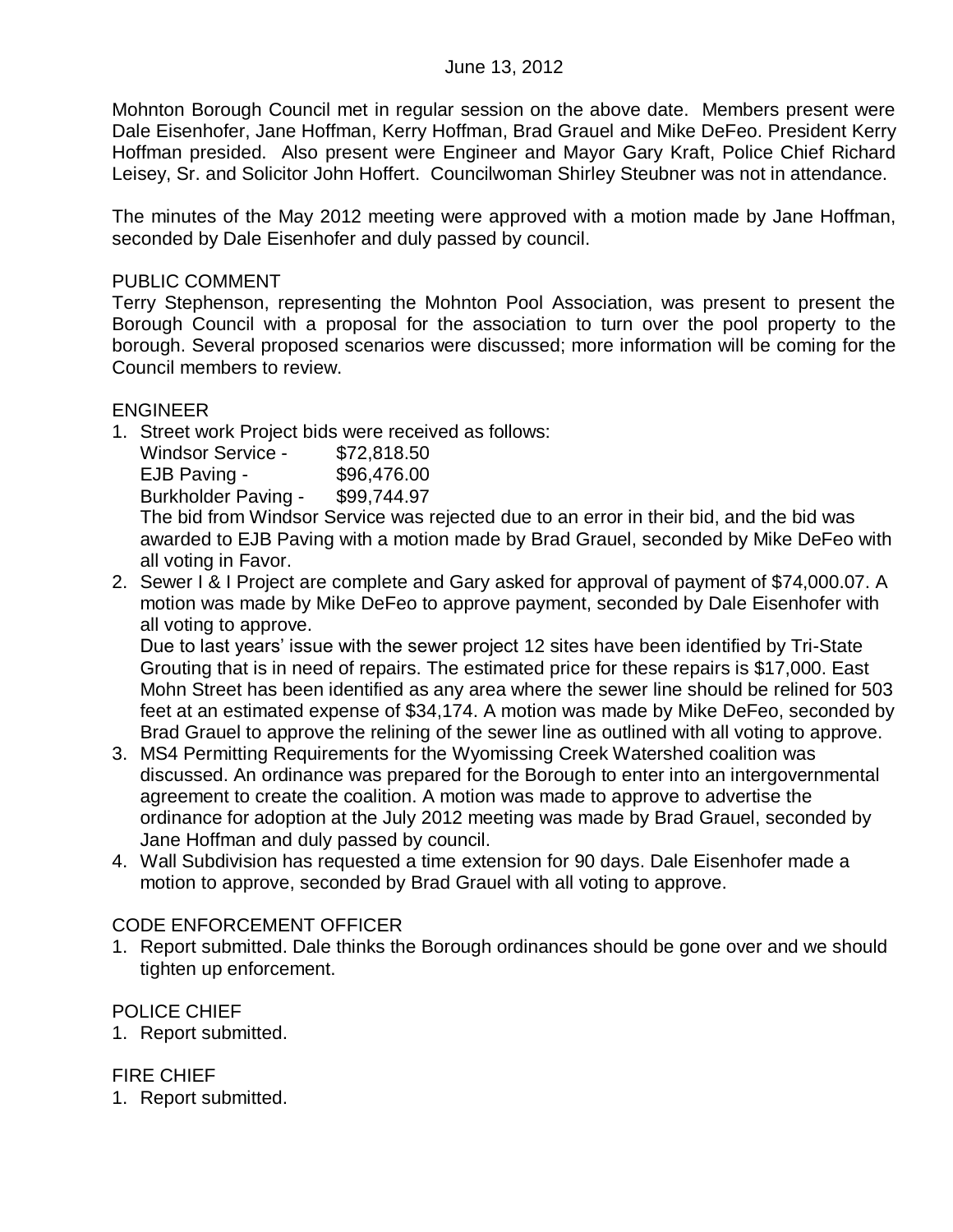#### **SOLICITOR**

1. The Purchasing Co-op did not receive any bids for the fuel bid for the upcoming year. A proposal was received by the borough to piggy back on the BCIU fuel contract. John Hoffert was asked to review the borough participating with the BCIU, his report was that we cannot without adopting an ordinance. Due to dollar amount involved the borough could request phones bids/quotes for the year starting July 1<sup>st</sup>, 2012. Brad Grauel made a motion to have Jen Roy get three bids for fuel for the year, seconded by Jane Hoffman with all of Borough Council voting to approve.

## PRESIDENT

- 1. Fire Company expenses
- 2. July workshop is cancelled since it falls on July  $4<sup>th</sup>$ .

MAYOR

1. Emergency Radio quotes have been received for the Fire Company and Police radios.

# COMMITTEE REPORTS

FINANCE (Dale Eisenhofer)

1. Expenditure Policy tabled until July 2012 meeting.

## BUILDING, ZONING, FIRE & WATER (Kerry Hoffman)

- 1. Status on quotes for salt shed painting. Nothing to report.
- 2. Proposal for security system was received in the amount of \$9000. Kerry will get prices together to do the work in house.
- 3. Fuel nozzle change for diesel will cost between \$75 and \$100.

# RECREATION (Jane Hoffman)

The contract between the borough and MAYBA expires in July. A new contract is being worked on, to be reviewed by John Hoffert.

GRANTS & ACQUISITIONS, COMMUNITY RELATIONS (Bailey Jones) Nothing new to report.

## LIGHT & HIGHWAY (Brad Grauel)

- 1. Brad announced that a new Street Worker was hired, starting on May  $29<sup>th</sup>$ , Jeff Joffred.
- 2. Bobcat accessories and the GMC Truck will be sold through a sealed bid process. A motion to advertise for sale was made by Brad Grauel, seconded by Dale Eisenhofer with all voting to approve.
- 3. Dale brought a concern about the platform and steps between the roll-off containers. He feels they need to be strengthened; the situation will be looked into.

## HEALTH & SANITATION (Mike Defeo)

- 1. Mike has forwarded draft language for rol0off container signage at the Borough hall.
- 2. Cardboard at YMCA being put out with the trash has been an ongoing problem. Mike has talked to them and is viewing 2012 as the year to educate the residents about recycling cardboard.
- 3. Grass being blown into the street while mowing by residents was discussed. It was decided that residents identified by the street crew with grass clippings in the street will receive a letter from the Borough notifying of the issue.